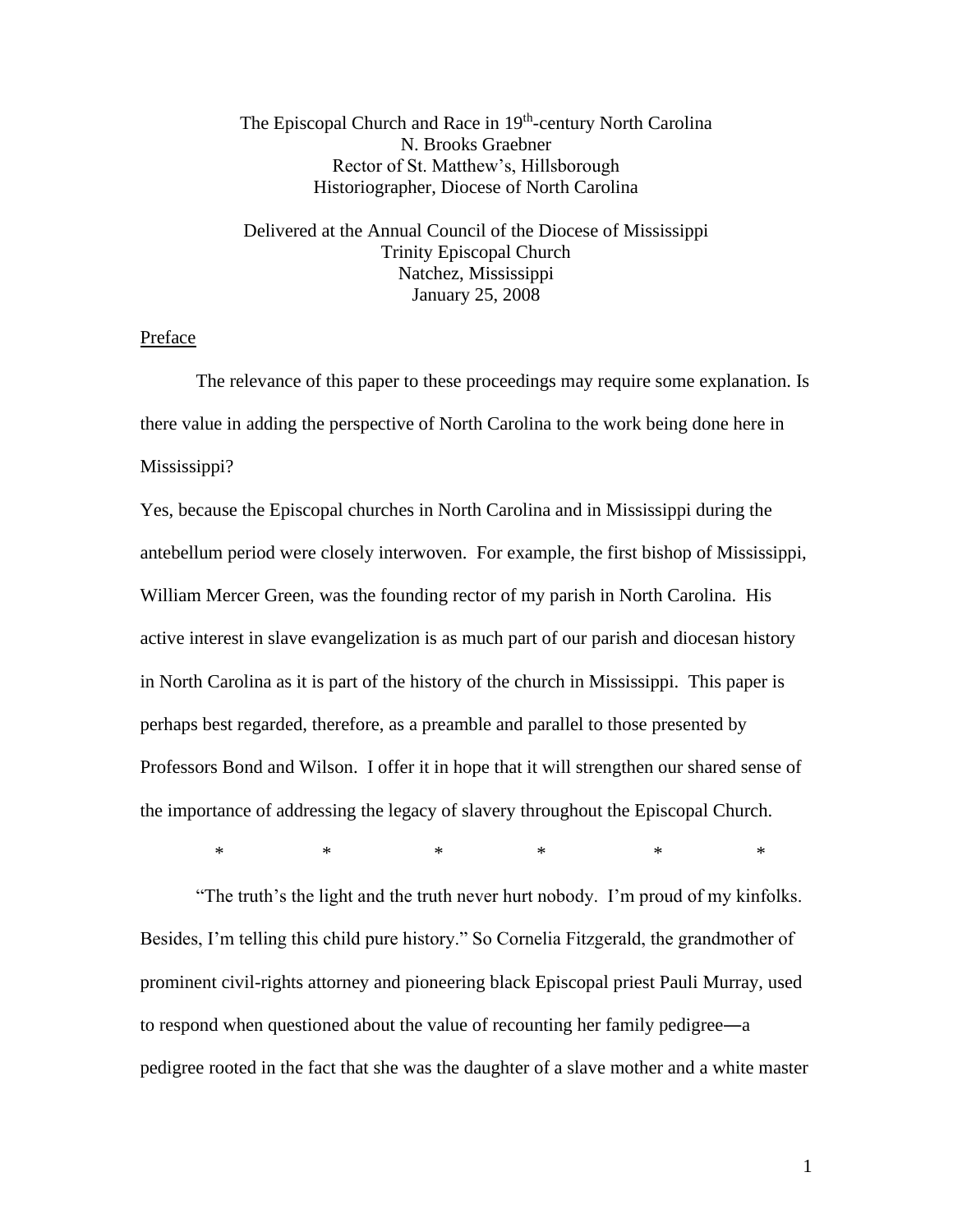whose family were prominent members of the Episcopal Church and benefactors of the University of North Carolina. This made Cornelia both the niece and the slave of her mistress, Mary Ruffin Smith, as well as a communicant of the same church.<sup>1</sup>

I, too, am here to tell "pure history," and I share with Cornelia Fitzgerald a surpassing confidence in the value of truth-telling. Although the truth I am about to tell is neither easy nor painless to recount, addressing the topic of slavery and race in the antebellum Episcopal Church requires a willingness to probe beneath glib, sentimental versions of the past. It also means exploring the depths of a complicity that leaders of our church forged with a violent and cruel institution, a complicity they masked from themselves with various self-serving strategies. But if we do not tell the truth about our past, including the parts we might heartily wish to avoid, we cannot properly meet the distinctive challenges and opportunities for healing and reconciliation that lie before us today.

The Episcopal Church in North Carolina before the Civil War was populated both with slaveholders and with slaves. That was as true in my parish, St. Matthew's, Hillsborough, as anywhere else. The two leading rectors of St. Matthew's in the antebellum period, founding rector William Mercer Green (1825-1838) and Moses Ashley Curtis (1841-47; 1856-1872), were themselves slaveholders. Moreover, the single largest slaveholder in the state on the eve of the Civil War was Paul Cameron, owner of several plantations including Burnside, the estate from which St. Matthew's own property was carved.<sup>2</sup> Though largely forgotten today, many enslaved African Americans were

<sup>1</sup> Pauli Murray, *Proud Shoes: The Story of an American Family* (New York: Harper & Row, 1978) 33.

<sup>2</sup> Jeffrey J. Crow, Paul D. Escott, and Flora J. Hatley, *A History of African Americans in North Carolina*  (Raleigh: North Carolina Department of Cultural Resources, 1992) 52,53.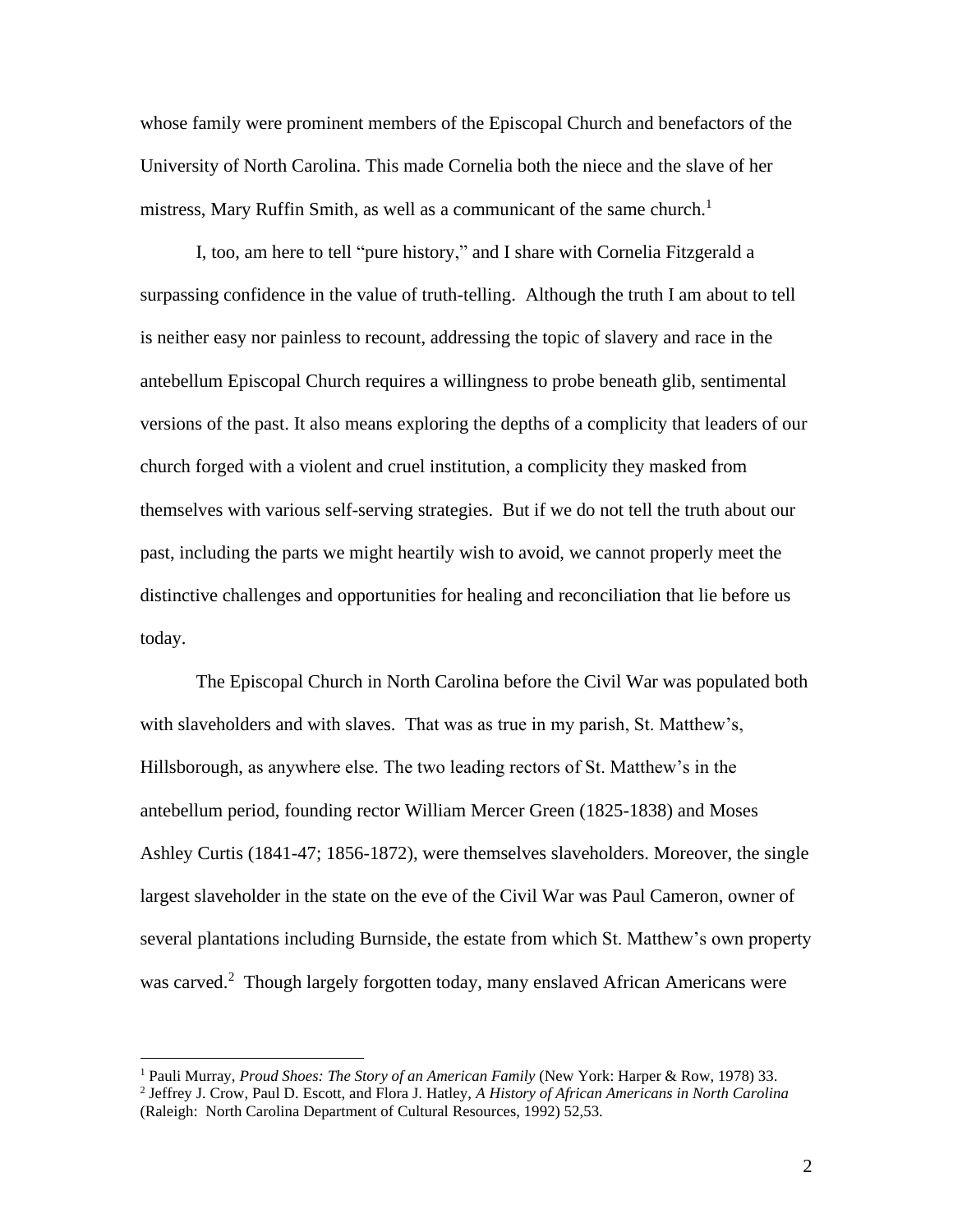part of the baptized membership of St. Matthew's along with the white families—the Camerons, Greens, Curtises, and Ruffins—who owned them. In fact, of the 550 or so baptisms recorded in St. Matthew's parish register between 1828 and 1864, 142—over 25%―were persons of color.

That number reflects the high value placed on the evangelization of slaves in the antebellum Episcopal Church in North Carolina. All three antebellum bishops of our diocese—John Stark Ravenscroft, Levi Silliman Ives, and Thomas Atkinson—were vigorous promoters of slave evangelization, and they did not hesitate publicly to commend those members of the church, lay and clergy, who embraced this work.<sup>3</sup> Thus we find Bishop Ravenscroft, on his first visitation to our county in 1823, noting in his journal with evident satisfaction the efforts at slave education.<sup>4</sup> And a decade later we find Bishop Ives at St. Matthew's, baptizing nine slave children belonging to the rector, with Green and the children's parents serving as baptismal sponsors.<sup>5</sup> To demonstrate even further this public commitment to evangelizing slaves Green oversaw the addition of a slave gallery to St. Matthew's in 1835. He later incorporated this architectural feature into the Chapel of the Cross in Chapel Hill—the church he founded after resigning his Hillsborough cure to take a faculty position at the nearby University of North Carolina.<sup>6</sup>

<sup>3</sup> John Hope Frankin, "Negro Episcopalians in Ante-bellum North Carolina" *Historical Magazine of the Protestant Episcopal Church* XIII.3 (September 1944) 216-234.

<sup>4</sup> John Stark Ravenscroft, Manuscript Journal in the Ravenscroft Papers, microfilm on deposit at the North Carolina Collection, Chapel Hill: University of North Carolina.

<sup>5</sup> Parish Register of St. Matthew's Episcopal Church, Hillsborough, North Carolina, May 19, 1833.

<sup>&</sup>lt;sup>6</sup> William Mercer Green offered the following comment in his parochial report to the 1835 Diocesan Convention: "The addition of a Gallery to the Church will, it is hoped, be the means of ensuring hereafter, a larger attendance of coloured persons, who have hitherto been often excluded for want of room." *Journal of the Annual Convention, Diocese of North Carolina,* 13.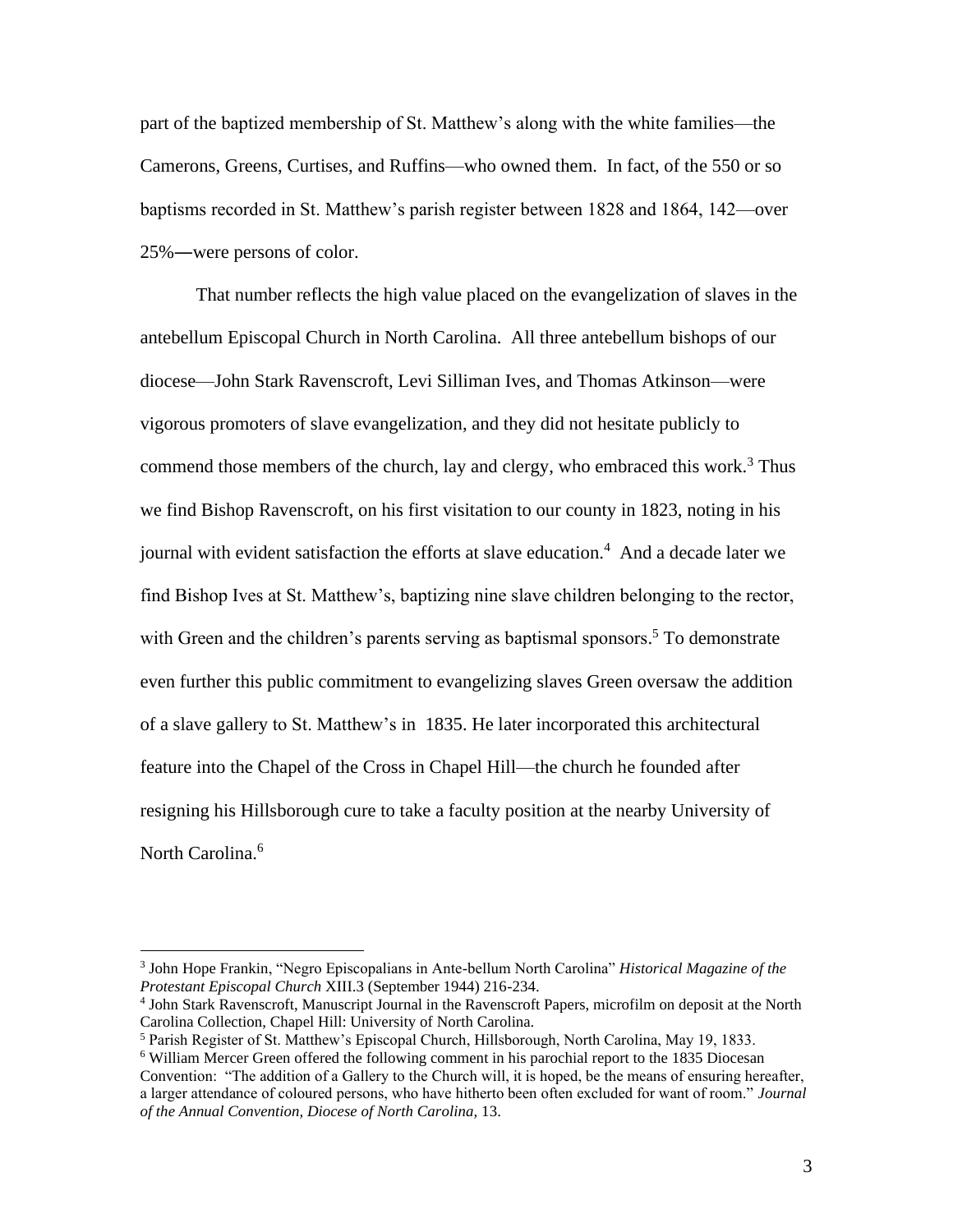Such sustained commitment to slave evangelization was not insignificant in time or money, so it behooves us to ask: What did the clergy and bishops of the diocese hope to achieve through these efforts? Perhaps the single best statement of the matter can be found in the 1836 pamphlet, *The Rights and Duties of Slaveholders*, which was written by George W. Freeman, then rector of Christ Church, Raleigh, and published with the express encouragement of Bishop Ives.<sup>7</sup>

From Freeman's perspective the call to evangelize slaves was a solemn duty that Christian masters had towards human beings whom providence had placed in their care. Indeed, evangelization stood at the center of a slaveholding ethic that urged not only attention to the spiritual welfare of slaves but also moderation in the exercise of mastery with respect to physical demands and disciplines. Freeman placed particular emphasis upon the obligations of parents toward their children, arguing that, by extension, masters had similar obligations toward their slaves. However, while children at adulthood become their own masters, he observed, "for our slaves, their state of pupilage never ceases; they are always with us; they are always members of our families; they are always subject to our authority and control; and what is further and more to the point, though ever so far advanced in years, they are, from the very nature of their condition, always children; they are but children in intellect, children in wisdom, children in understanding and judgment!"<sup>8</sup> Thus, Freeman argued, the obligation to bring one's own children to the sacrament of baptism was equally applicable to one's slaves.

<sup>7</sup> George W. Freeman, *The Rights and Duties of Slaveholders* (Raleigh: J. Gales & Son, 1836) [3]. Freeman later became the bishop of Arkansas.

<sup>8</sup> *Ibid* 31, 32 (source of quotation).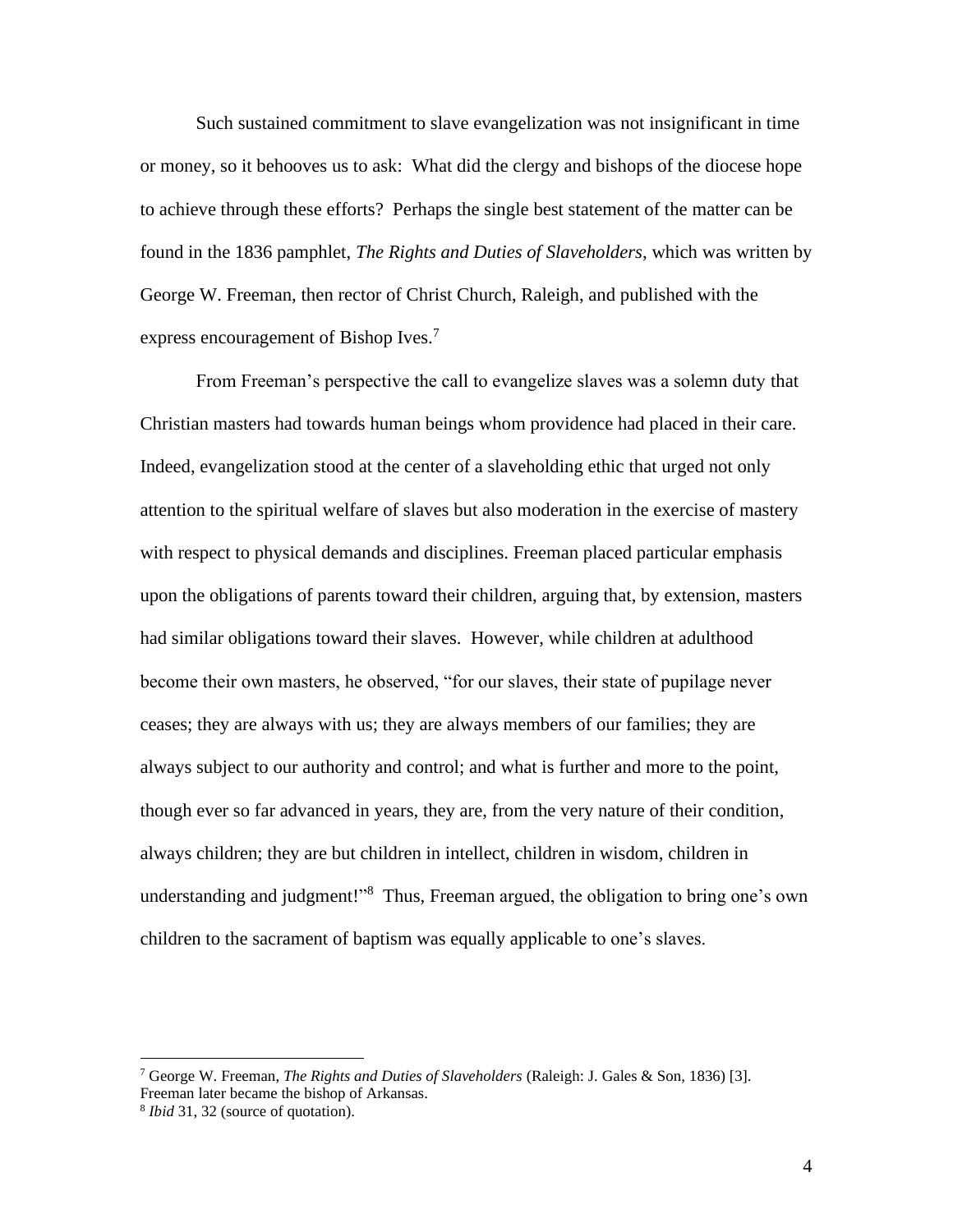The obligation did not end there, he contended, but embraced religious instruction as well. Since by 1830 it was illegal in North Carolina to educate a slave, Freeman instead advocated use of an oral catechism. Freeman also made clear that his advice applied to all slaveholders, large and small. Should the slaveholder own too many slaves to instruct personally, he should underwrite the expense of a chaplain or minister to fulfill the work. For Freeman, then, slave evangelization was simply a component of Christian slaveholding. One could not serve as master of another person without also serving as a guardian and guarantor of that person's religious wellbeing.<sup>9</sup>

Such religious benevolence notwithstanding, from the 1830s onward the leading proponents of slave evangelization were vitally interested in defending the practice of slavery itself. Freeman was no exception. He began his discourse with a rehearsal of the biblical justification for slavery, noting its presence (and tacit approval) in both the Old and the New Testaments. This led him to conclude that "no man nor set of men in our day, unless they can produce a new revelation from Heaven, are entitled to pronounce [slavery] WRONG; and that to brand them who, in the Providence of God, are now holders of slaves, with the epithet of ANTI-CHRISTIAN, is presumption in the extreme." Rather, contended Freeman, slaves of African descent in America were actually the recipients of God's merciful providence, having been delivered from much worse forms and conditions of slavery in their native land and having been brought into "a land where, though slaves, they serve, for the most part, humane and enlightened masters, are secured the enjoyment of the necessaries and most of the comforts of life, and may become partakers of the blessings of the Gospel of Salvation."<sup>10</sup>

<sup>9</sup> *Ibid* 34-36.

<sup>10</sup> *Ibid* 12 (first quotation), 19 (second quotation).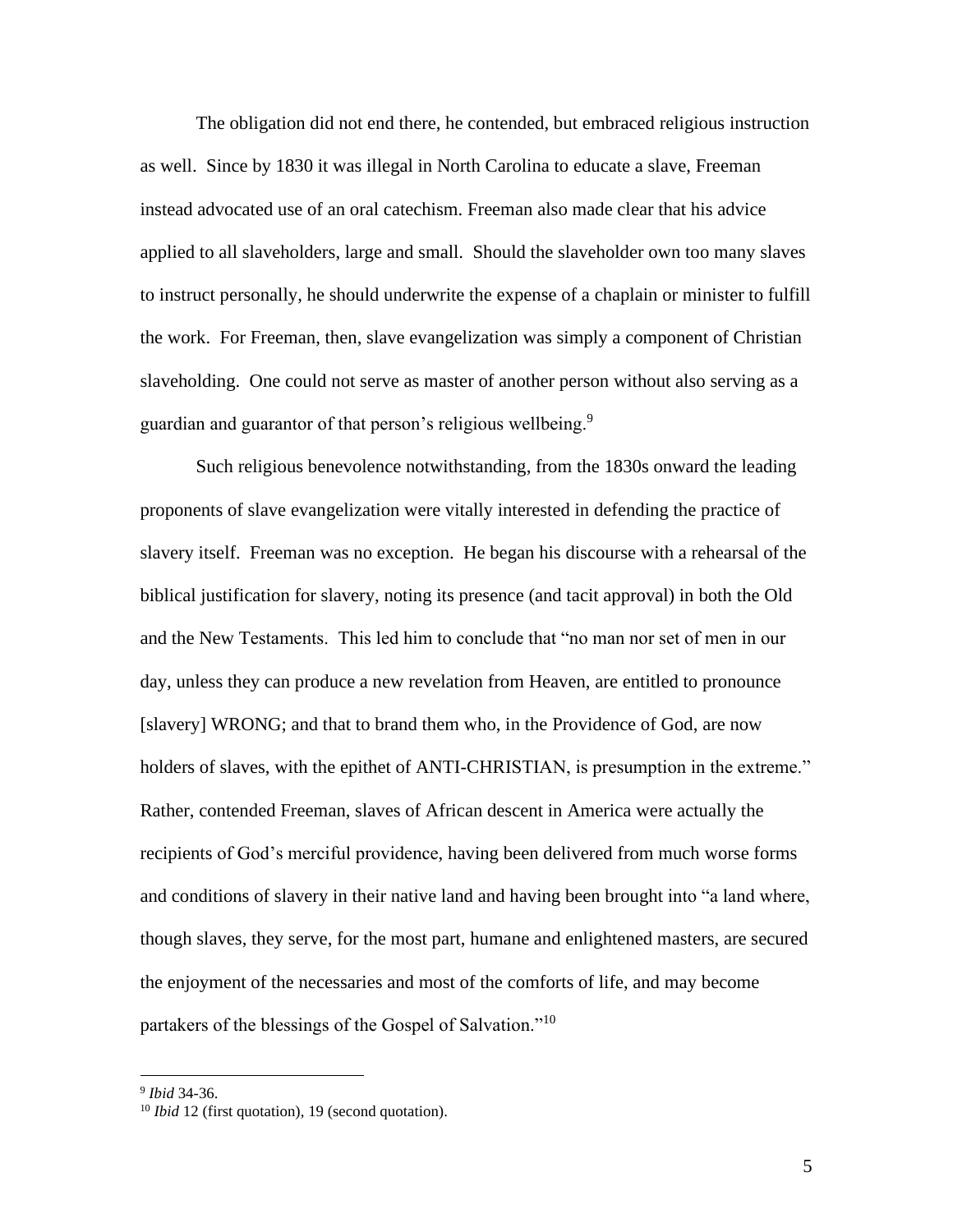This view of slavery as a benign institution not only bolstered the defense of slave evangelization to white readers in the South but also shaped the content of the religious instruction of the enslaved population. During the time Freeman served in Raleigh Lunsford Lane, an enslaved man who lived there, used his remarkable entrepreneurial skills to create a business for himself as a tobacconist, and he was ultimately able to purchase his own freedom and that of his family. After leaving North Carolina in 1842, Lane wrote an account of his early life in which he described the content of slave evangelization. His first words echoed Freeman's sentiments: "I, with others, was often told by the minister how good God was in bringing us over to this country from dark and benighted Africa, and permitting us to listen to the sound of the gospel." But Lane then added a countervailing appraisal of divine providence: "To me, God also granted temporal freedom, which man without God's consent, had stolen away."<sup>11</sup>

Lane pointedly objected to the selective use of scripture in sermons preached expressly by whites to persons of African descent:

I became quite familiar with the texts, "Servants be obedient to your masters,"… "He that knoweth his master's will and doeth it not, shall be beaten with many stripes," and others of this class: for they formed the basis of most of these public instructions to us. The first commandment impressed upon our minds was to obey our masters, and the second was like unto it, namely, to do as much work when they or the overseers were not watching us as when they were.<sup>12</sup>

<sup>11</sup> "Narrative of Lunsford Lane" in William L. Andrews, ed., *North Carolina Slave Narratives: The Lives of Moses Roper, Lunsford Lane, Moses Grandy, & Thomas H. Jones* (Chapel Hill: University of North Carolina Press, 2003) 108. I am indebted to my colleague Donald Lowery for this reference. <sup>12</sup> *Ibid* 109.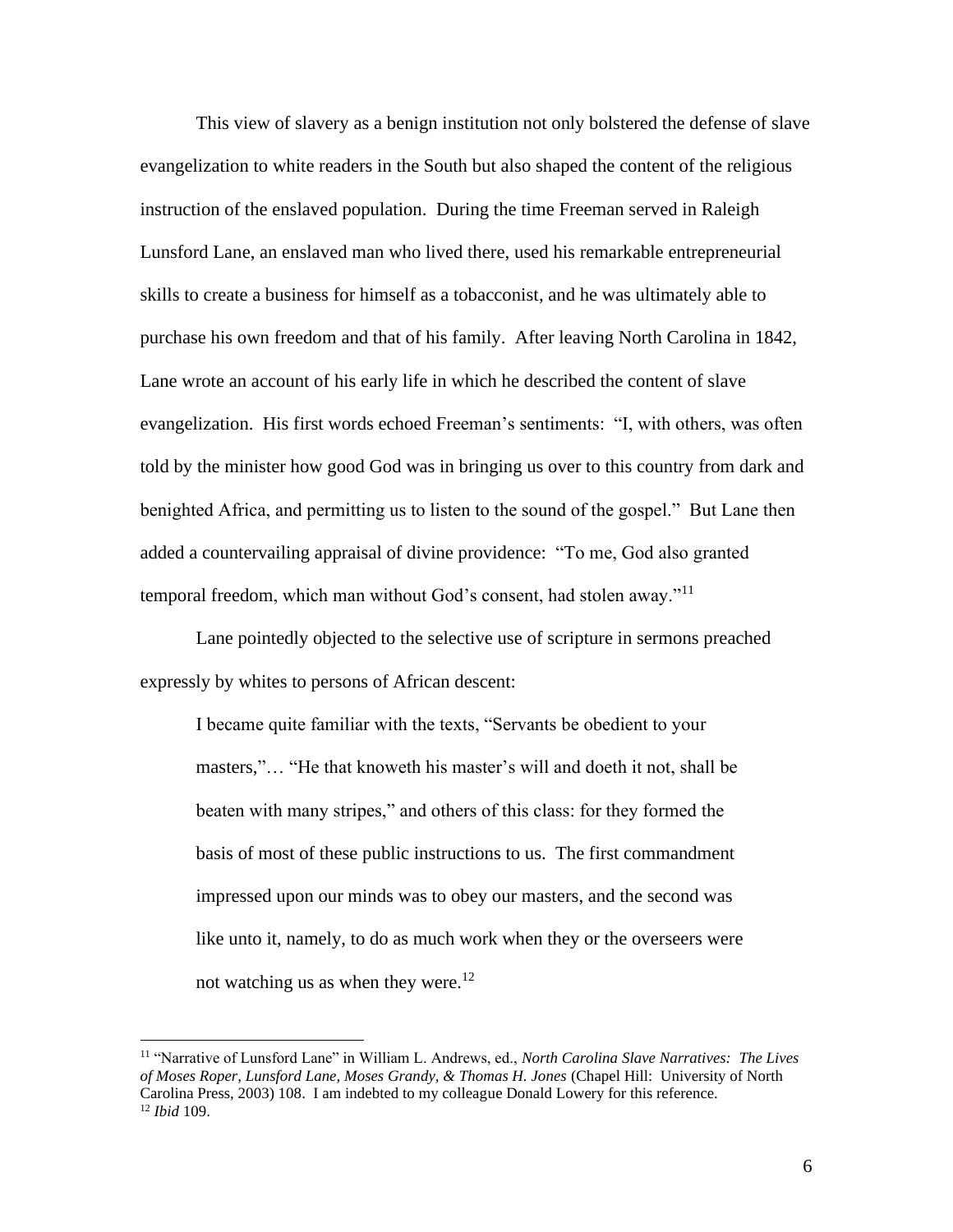Although Lane conceded that excellent content was sometimes intermingled with such admonitions to submission and obedience, the fixed barrier between the condition of slavery and that of freedom remained a constant theme in those sermons. Indeed, Lane reported that he was at one time drawn to the ministrations of "one very kind hearted Episcopal minister" until that clergyman "argued from the Bible that it was the will of heaven from all eternity we should be slaves, and our masters be our owners." Lane and other slaves (who evidently enjoyed some liberty in the choice of religion) then left the Episcopal Church, "for like some of the faint hearted disciples in early times we said,—'This is a hard saying, who can bear it?'"<sup>13</sup>

Slave evangelization was not simply about the spiritual welfare of slaves. It was also a powerful element in the creation of a worldview that projected a picture of household harmony and shared piety between master and slave. Within this slaveholding worldview unrest and dissatisfaction were laid at the feet of masters who failed to promote the piety and order of Christian worship and instruction among their slaves, while critics of slavery were told that they did not fully understand how much peace and concord filled the houses of exemplary Christian masters.<sup>14</sup>

This way of conceptualizing slavery reached its apotheosis in Bishop Ives's remarkable account to the 1846 diocesan convention. In it he spoke of spending Holy Week and Easter at Somerset Place, the plantation of Josiah Collins III in eastern North Carolina, where he held daily services, delivered lectures, and gave oral catechetical instructions to the slaves. Ives reported the following to his diocese:

<sup>13</sup> *Ibid* 109. Lane does not name the Episcopal minister; it could well be George Freeman himself.

<sup>14</sup> Franklin, "Negro Episcopalians" 221-224; see also Michael T. Malone, "Levi Silliman Ives: Priest, Bishop, Tractarian, and Roman Catholic Convert"(Ph.D. dissertation, Duke University, 1970) 115-128.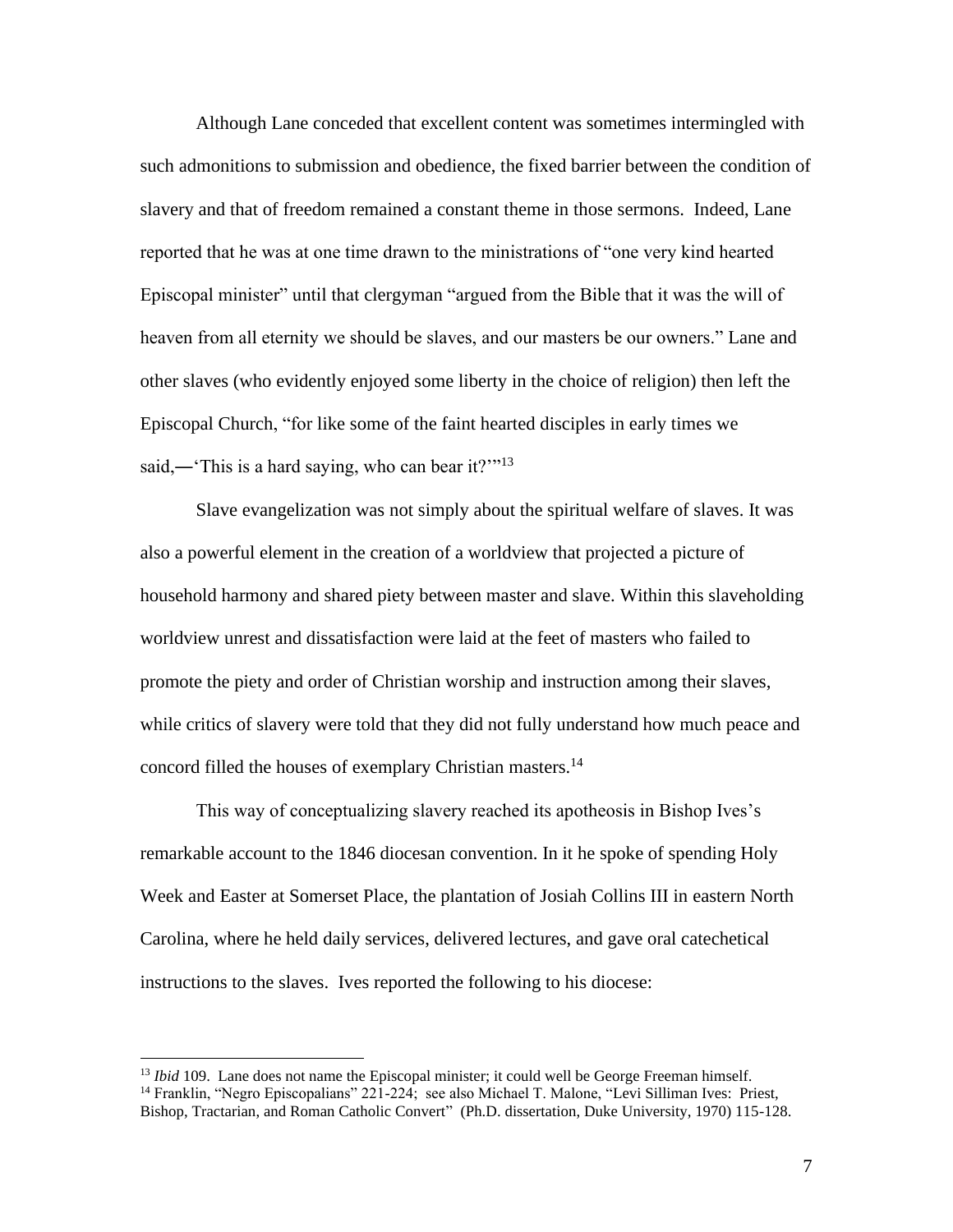"The services here were of the most gratifying character, fully justifying all that has been said and anticipated of the system of religious training heretofore pursued on these plantations. When I saw master and servants standing side by side in the holy services of Passion week—when I saw all secular labor on these plantations suspended on Good Friday and the cleanly clad multitude thronging the house of prayer to pay their homage to a crucified Saviour—and when I saw, on the blessed Easter morn, the master with his goodly number of servants kneeling with reverent hearts and devout thanksgivings to take the bread of life at the same altar—I could not but indulge the hope that ere long my spirit may be refreshed by such scenes in every part of my diocese; while I could not help believing that, had some of our brethren of other lands been present, they would have been induced to change the note of their wailing over imaginary suffering into the heartfelt exclamation, 'Happy are the people that are in such a case; yea, blessed are the people who have the Lord for their God."<sup>15</sup>

Constructing such a glowing picture of the harmonious plantation household required Ives to overlook evidence that slavery's critics refused to ignore. Thus, within months of its publication in the diocesan journal his account was subject to a withering critique from northern abolitionist William Jay. Writing as "A Protestant Episcopalian," Jay charged that Ives was a willing victim of a carefully orchestrated event and had conveniently omitted two salient considerations: first, that the slaves had no choice in the matter of their attendance or instruction; and second, that despite their standing as co-

<sup>15</sup> *Journal of Annual Convention 1846.* In making reference to 'our brethren of other lands' Ives had in mind the criticism of the Episcopal Church for acquiescing in slavery issued by Samuel Wilberforce, the bishop of Oxford. See Malone, *Ives* 124.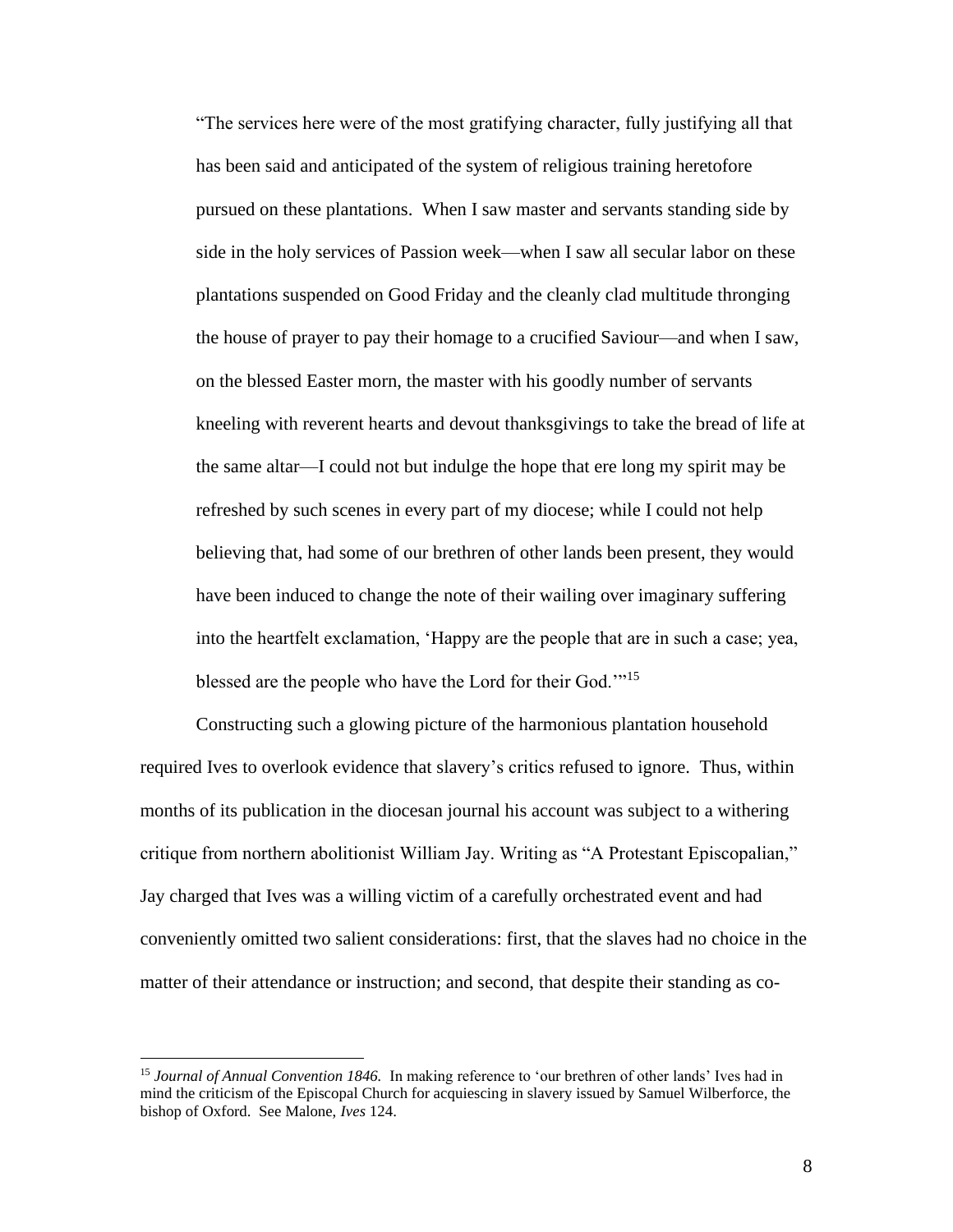religionists slaves had no power to renegotiate the conditions of slavery itself. Jay remonstrated Bishop Ives: "You well know, sir, that in the choice of their church and creed the slaves are passive; and that, had the … communicants been sent to auction on Easter Monday, they would each thenceforth have worshipped in the place and manner directed by 'the highest bidder."<sup>16</sup>

As Jay and other anti-slavery advocates clearly understood, slavery in the American South was fundamentally not about benevolence but about control. This point was made with terrible clarity by Thomas Ruffin, Chief Justice of the North Carolina Supreme Court and principal benefactor of St. Matthew's parish, in his oft-cited decision in *State v. Mann* (1829). In this ruling, which overturned the assault and battery conviction of a white man who shot a slave running from a beating, Ruffin opined that "the power of the master must be absolute, to render the submission of the slave perfect." Although he freely confessed his own "sense of the harshness of this proposition," he concluded that "the restraint of cruelty towards slaves … belonged to the realm of voluntary considerations not legally enforceable."<sup>17</sup>

Ruffin was certainly not the only member of St. Matthew's, Hillsborough, to struggle with the question of how to reconcile the brutal realities of slavery with Christian

<sup>16</sup> [William Jay], *A Letter to the Right Rev. L. Silliman Ives, Bishop of the Protestant Episcopal Church in the State of North Carolina, Occasioned by his late Address to the Convention of his Diocese. By a Protestant Episcopalian* (Washington, D.C.: Buell and Blanchard, 1846) [7].

<sup>&</sup>lt;sup>17</sup> Quoted in Gregg D. Crane, *Race Citizenship, and Law in American Literature* (Cambridge: University Press, 2002) 72,73. See also Mark V. Tushnet, *Slave Law in the American South:* State v. Mann *in History and Literature* (Lawrence: University Press of Kansas, 2003). Harriet Beecher Stowe was so moved by Ruffin's brutal honesty about the foundations of slave law that she made this case the centerpiece of her novel *Dred*. Recent research into Ruffin's private papers has revealed, however, that he was more selfserving than Stowe realized. Ruffin evidently had no qualms about treating slaves harshly on occasion and even engaged for a number of years in speculative slave-trading—Eric Muller, "Judging Thomas Ruffin and the Hindsight Defense," unpublished paper delivered at "The Perils of Public Homage: *State v. Mann* and Thomas Ruffin in History and Memory" symposium, University of North Carolina, Chapel Hill, 16 November 2007.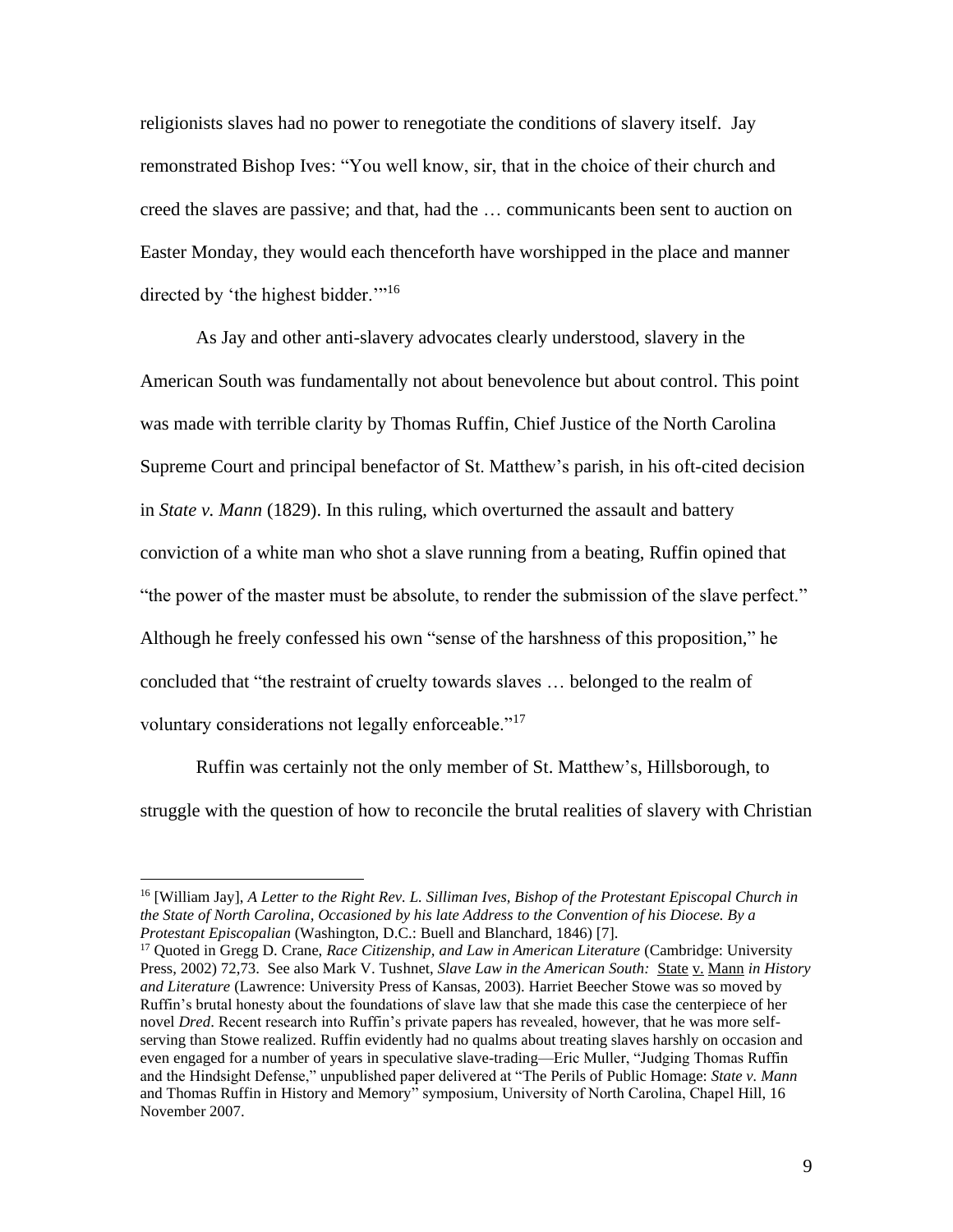obligation. The private correspondence of William Mercer Green's successor, Moses Ashley Curtis, reveals several instances of crisis occasioned by the tenuous legal status of marriage between slaves. One instance occurred in the spring of 1845 when Kitty, Mrs. Curtis's maid, asked to marry a slave owned by the local Presbyterian minister, John Knox Witherspoon. Evidently Curtis was against sanctioning the marriage because he expected to leave Hillsborough in the near future and knew his departure would put the marriage at risk. He shared his concern with Armand J. DeRosset, his father-in-law. Although as a doctor DeRosset had no particular scruples about a common-law relationship, he offered to purchase Witherspoon's slave for his son-in-law so that the two could marry and go with Curtis anywhere he chose to move.<sup>18</sup>

Slavery in the United States was always about race and about the need of its advocates to develop a rationale for restricting it exclusively to persons of color.<sup>19</sup> To read the so-called 'biblical' and 'scientific' defenses of slavery is to encounter the profound depth of racism in American life and culture—a racism that settled into what the historian H. Shelton Smith called the "racial orthodoxy" of the South in the years following the Civil War.<sup>20</sup> This "racial orthodoxy" perpetuated the notion of intrinsic black inferiority and encouraged Episcopalians in the South to seek solutions to the fulfillment of the Great Commission only within the parameters set by racial segregation. Thus, when William Mercer Green and other southern bishops gathered at Sewanee in 1883 to discuss the best way to minister to former slaves, they could see no better

<sup>&</sup>lt;sup>18</sup> A. J. DeRosset to M.A. Curtis, 31 March 1845. Curtis Family Papers. Southern Historical Collection, Chapel Hill.

<sup>19</sup> George M. Fredrickson, *Racism: A Short History* (Princeton: Princeton University Press, 2002) 79.

<sup>&</sup>lt;sup>20</sup> H. Shelton Smith, *In His Image, But ... Racism in Southern Religion, 1780-1910* (Durham, NC: Duke University Press, 1972)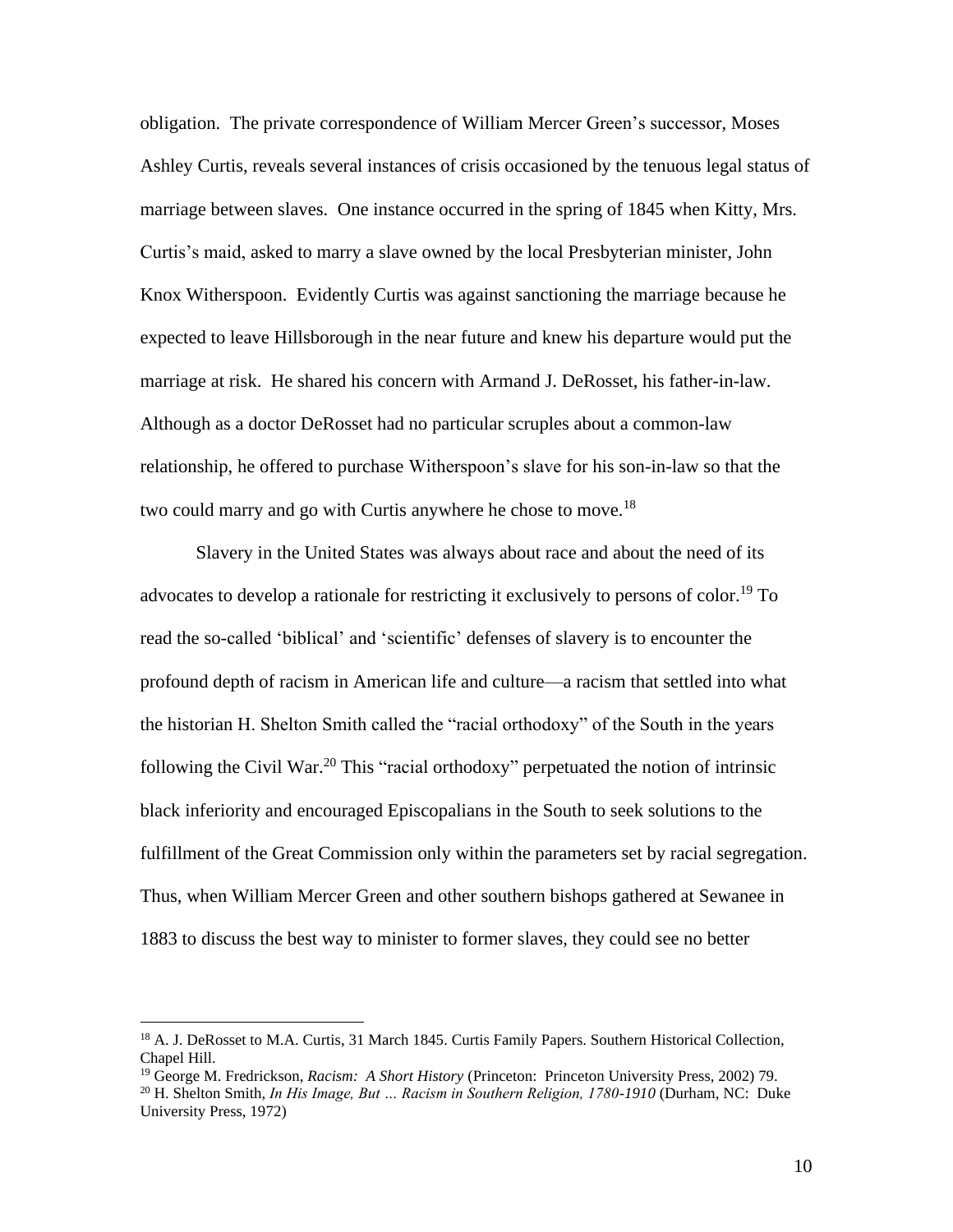solution than to call for the creation of segregated missionary organizations within each diocese for the purpose of keeping black and white congregations absolutely separate and distinct. $21$ 

Who, then, can be surprised to learn that following the Civil War the former enslaved members of St. Matthew's, Hillsborough, did not voluntarily continue to seek the ministrations of the parish's white clergy? The one defiant exception was Cornelia Fitzgerald, Pauli Murray's grandmother. She continued to bring her children to St. Matthew's for baptism, so that of the twelve baptisms of persons of color during the seventeen-year period following the Civil War, three were her daughters and a fourth was a child she sponsored. $^{22}$ 

"The truth's the light," Cornelia Fitzgerald would say. By the light of the truth disclosed in our legacy of slavery and its attendant racism, may we be led to acknowledge not only the religious concerns that motivated leaders like Green and Ives to evangelize enslaved Africans but also the blindness they exhibited to the fundamental incompatibility of slavery with human kindness and Christian practice. And may we acknowledge with gratitude the courage and persistence of those who struggled to reverse the racist attitudes and dismantle the structures that defined the relationship of black and white members of our Episcopal Church throughout its history.

## Postscript

<sup>21</sup> Gardiner H. Shattuck Jr. *Episcopalians and Race: Civil War to Civil Rights* (Lexington: University Press of Kentucky, 2000) 12-15.

<sup>&</sup>lt;sup>22</sup> Parish Register of St. Matthew's Episcopal Church, Hillsborough, North Carolina.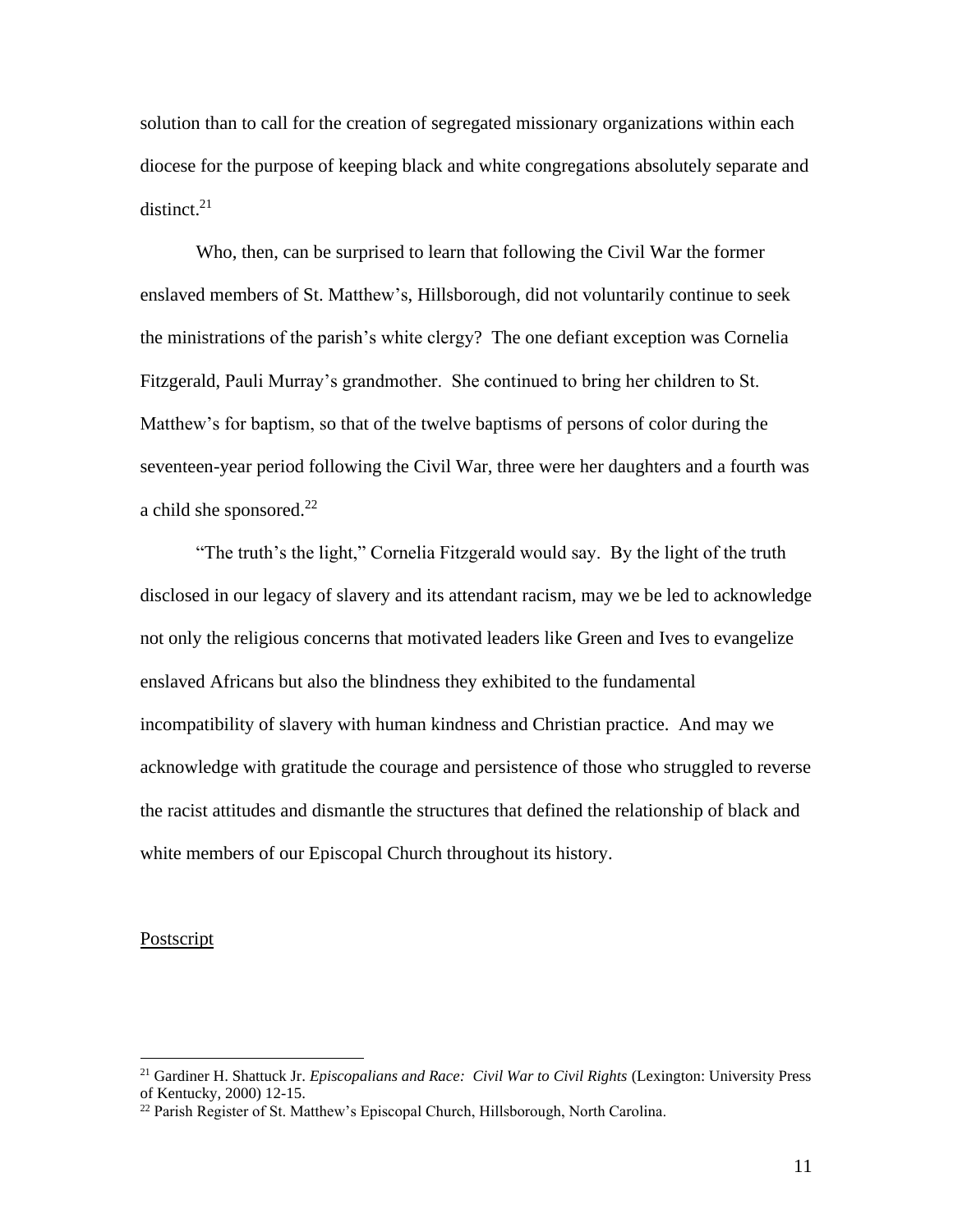The work of dismantling is yet unfinished, as recent national and diocesan resolutions acknowledge. As historiographer of the Diocese of North Carolina I see the following challenges to be addressed in the years ahead.

1. To invite the members of our church to learn the story of the church, slavery, and race; to encourage reading of relevant materials that are already close at hand and to visit historic sites where first-rate interpretations of slavery are offered. One of the projects I will be working on this year is compiling a collection of primary and secondary materials for congregational study in all parishes in North Carolina. I want to close the gap between what scholars know and what everyone else knows, and to do it in a way that will be of interest to both historically white and historically black congregations.

2. To encourage deeper research and scholarship in parish and diocesan records. I was blessed to be able to interest one of my parishioners, Sally Greene, in undertaking research on Thomas Ruffin, and to date she has produced several scholarly articles and helped organize a day-long symposium on Ruffin's legacy at UNC-Chapel Hill.<sup>23</sup> My hope is to support more of this kind of work with my colleagues in other historic parishes in North Carolina.

3. To foster settings and events where prayer, reflection, conversation, and sacramental action can occur; where the reuniting of stories and lives that have been severed can be made whole; and where we can wrestle with the significance of what we are learning and think about the steps we will want to take in light of that knowledge. In North Carolina we are blessed with the support of our bishops and the resources of our diocesan school

 $^{23}$  Sally Greene, a research attorney, is an adjunct professor at the Law School of the University of North Carolina where she teaches an interdisciplinary course in the law and rhetoric of the civil rights movement. Along with UNC law professor Eric Muller she convened a symposium, "The Perils of Public Homage: *State v. Mann* and Thomas Ruffin in History and Memory," in November 2007.